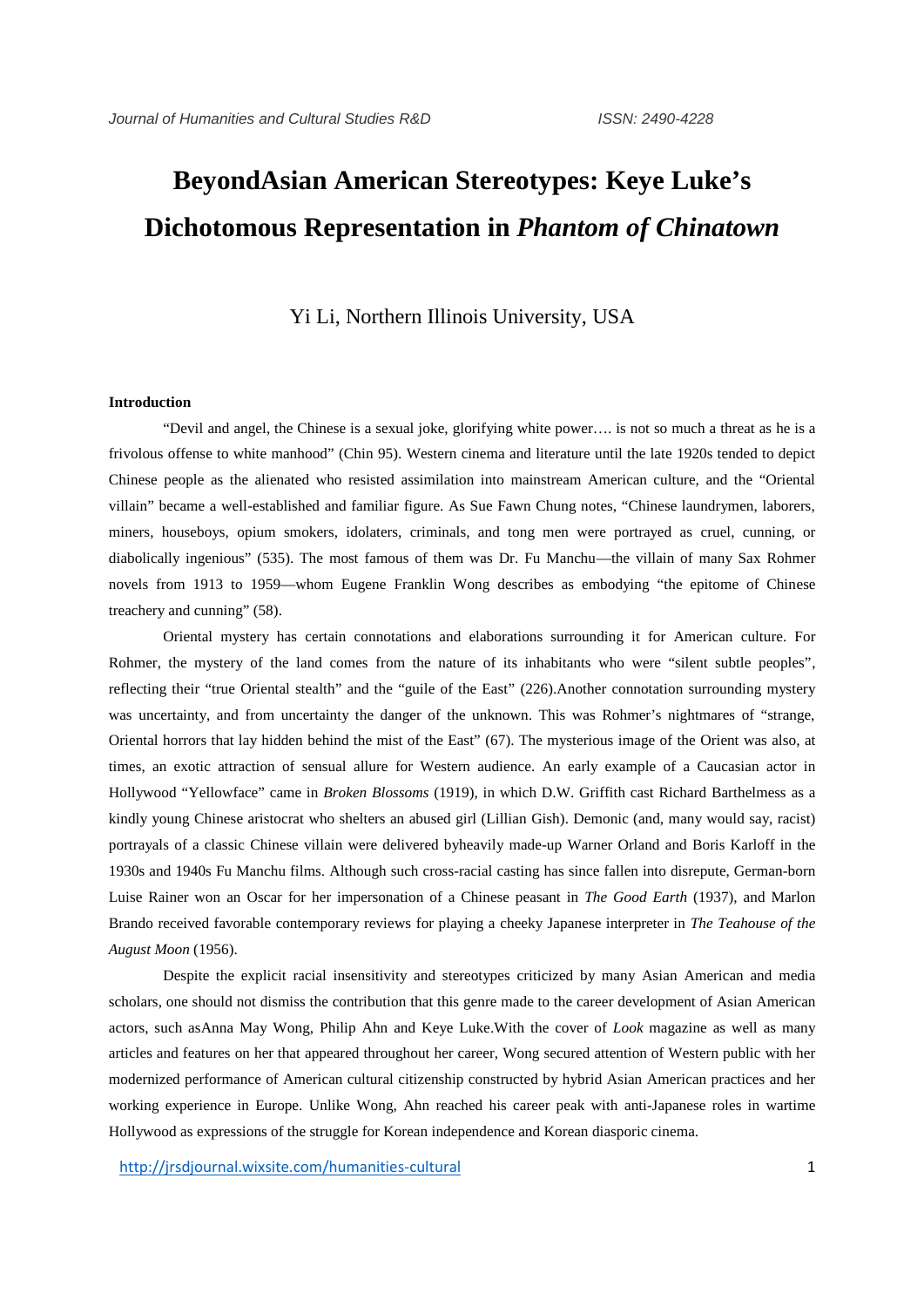The Asian detective proved to be a popular hero with Hollywood film-going audiences during the 1930s and 1940s. It is ironic that Oriental detective films failed to achieve success and popularity when a real "Oriental" actor played Chan, as in *The Chinese Parrot* (1927). The genre remained the domain of white actors who impersonated slant-eyed, heavily accented masters of murder mysteries in what Eugene Franklin Wong calls a "racist cosmetology" (137) and mocks the fetishistic attention to caricature of Asian eyes. The popularization of the Charlie Chan series beginning with *Charlie Chan Carries On* in the early 1930s, however, marked a turning point in Hollywood's sinophobic representations. With the Swedish immigrant actor Warner Oland in the lead role, the series began to gather steam and succeed at the box office. Despite white actors'"Yellowface"impersonations of Chan's exaggerated and contrived Confucian mannerisms, the Chinese detective hero, as Norman K. Denzin argues, "neutralized previous negative images of the Asian-American, and offered to Asian-Americans (and Americans) a particular Americanized version of who they were and who they should be" (89). Likewise, *Daughter of Shanghai* (1937) captures the rebound of yellowphilia's predilection for good, likable Orientals against the backboard of a yellow-phobia assembled against illegal immigrants. Eugene Franklin Wong highlights that "the combination of Ahn and Wong provided an extraordinarily interesting filmic attempt to develop Asian American characters" (136).

In contrast to Wong and Ahn who successfully adapted to the shifting instances of Oriental recognition in Western society with clear definition of their own identities, Keye Luke portrayed Asian American roles with ambiguity and flexibility. He was born in China and immigrated to the United States and settled down in Seattle with his family as a child. He became a naturalized US citizen in 1944. Luke is most recognized in playing "Number One Son" in Charlie Chan films throughout the 1930s and 1940s. He is also remembered for portraying Kato in the original Green Hornet film shorts of the 1940s and Master Po on the 1970s television series *Kung Fu*.His career can be characterized by his ability of depicting diverse roles of Chinese American laundrymen, domestic servants, mystics and soldiers. The wide range of the roles he portrayed bring about diversity in Luke's performances; however, it confuses Luke's definition of his own identity with frequently shifting representations.

This paper will investigate the historical and social characteristics of the Orientals and Asian Diasporas that result in Luke's representationexemplified with images of Anna May Wong and Philip Ahn. Like 20th Century-Fox, another Charlie Chan studio, Monogram provided an alternative Oriental sleuth, James Lee Wong. Boris Karloff played Mr. Wong in the first five Wong films from *Mr. Wong, Detective* (1938) to *Doomed to Die* (1940). Keye Lukewas cast as the lead role, Jimmy Wong in the last entry in the series, *Phantom of China* (1940). The paper will focus on this film and analyzeLuke's representation of shift between his Chinese ethnicity and American cultural citizenship.

#### **Orientalism and Images of the Chinese American**

Scholars in Asian American studies' fields have taken up Edward Said's theoretical mode to examine the origin and maintenance of American Orientalism. Constituting the back drop of these studies are the intertwined histories of colonization and modernization and their effects. These histories, as Gerald Sim summarizes, present the main depictions of all the native people including Asians to Africans, and Latinos as all of these races and cultures have been enforced at one point or another in the history to participate in the world order of Western industrial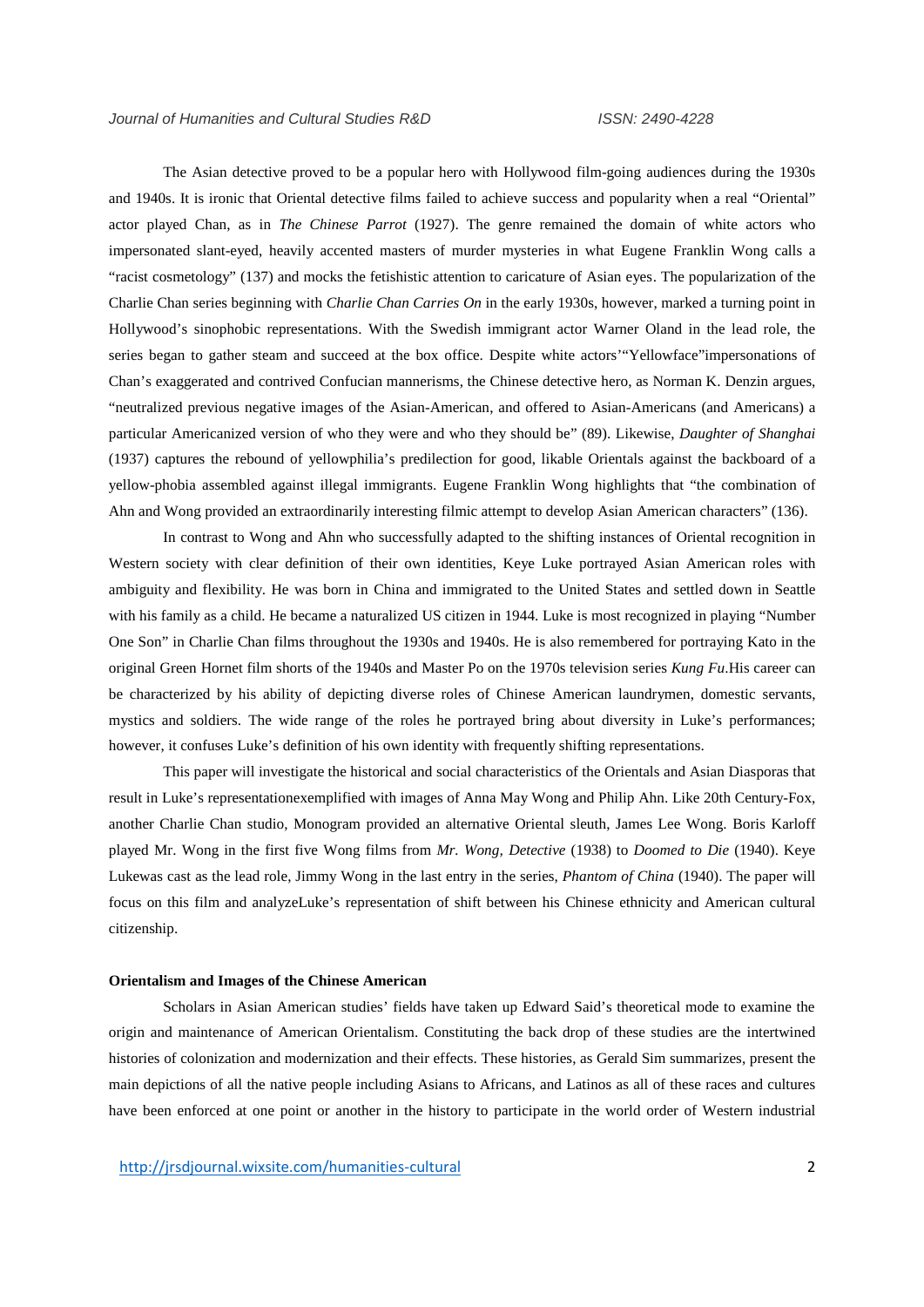capitalism as workers and slaves, which are not taken as or not taken as normal human beings(aliens non-eligible for citizenship and marginal citizens).The Orientalist scholars did not distinguish among the countries of the region. The focus was on language and literature and the study in the area of philology where the already written texts and other works were translated as a means of studying the culture.

The term "Oriental"was used to define the Middle East, Near East, and Far East built on Said's explanation standing in strong opposition to those definitions and explanations of Western Europe: "On the one hand there are Westerners, and on the other there are Arab-Orientals; the former are rational, peaceful, liberal, logical, capable of holding real values, without natural suspicion; the latter are none of these things" (Said 49). Said traces this paradigmatic view back to the classical period and argues that it is preserved by imaginative pressure, societies, traditions, civilizations and traditional forms which are ideologically repeated and congenital. Orientalism was powerfully normalized through its incorporation into scientific, geographic and philosophic disciplines. Therefore, Said also establishes a relationship of Orientalism with arts and science to Western command of the Orient.His theory establishes a link to an inter-textual consideration, if ideological addresses to their political and economic cause, European colonial and regal power. Britain, France, and the United States were set aside by Said, because of their political, economic, and authority over military. In his book he speaks about the word "power" which does not simply states to unevenness of cultural or social wealth leaning in their favor, subsequently more of a power which comes exactly from substantial articulation of imperialism; as Gerald Sim specifies, "The strength of Western cultural discourse that Said notes emphasizes the part of colonialism that materially and physically oppresses"  $(241)$ .

It is consequential to reflect the distinctive characteristics of an Orientalist Western gaze concentrated on East Asia while recognizing the history of shared oppression. The Oriental as a racial class is never disengaged from battles over race, ethnicity, sexuality, sexual orientation and national personality.In Robert G. Lee's *Orientals: Asian Americans in Popular Culture*, he contends that "common understanding" (4) give mainstream tradition, the practical judgment skills of "real" Americans, the ability and power to describe race. The "common understanding" of the Oriental as racialized alien originates in the domain of mainstream culture, where struggles over who can turn into a "real American" and where the classifications, representations, refinements, and markers of race are characterized.Regarding the dynamics of race and class, Lee recognizes six depictions of the Oriental: "the pollutant, the coolie, the deviant, the yellow peril, the model minority, and the gook" (8). He indicates that each of these representations was constructed in a specific racial paradigm and historical moment, marked by a shift in class relations accompanied by cultural crisis. With discussion of different stereotypes of the Oriental, Lee emphasizes that the six images, despite their contradictions, not only "coexist but also become mutually reinforcing at critical junctures"because these stereotypes are not only the singular exhibitions of the representations, but as well as recorded talks of race preserved in the historical backdrop of American social emergencies.

The complexity and mobility of the Oriental concept generates an ideological power that allows the racial stereotype to change and reproduce. Lee's interpretation of the Oriental speaks to Anna May Wong's three actingrole transitions: from sexually notorious Chinese women, to high society women of equivocal sexual trustworthiness and dubious national fidelity, lastly to her incarnation in the late 1930s as privileged one, sexually reputable Chinese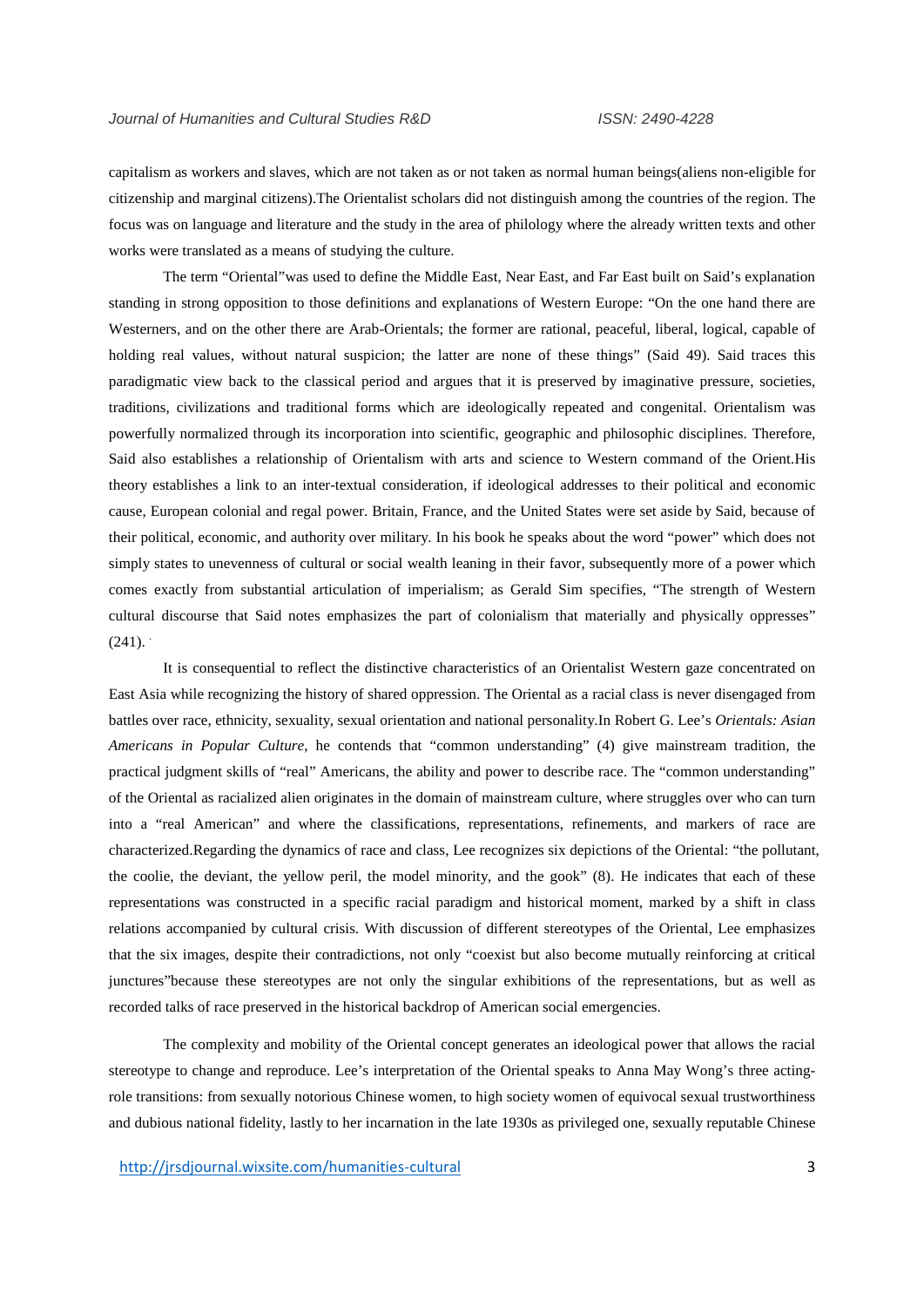American women.Her cinematic career emerged at particularly significant historical juncture. Early twentieth century American Orientalism created a tremendous demand for films with Asian themes and locales.Developing on Europe's long-standing interest with the Orient, through which it utilized the Orient as a mirror for its own particular cravings and aspirations, American Orientalism geographically moved its interest to East Asia, China specifically, as prove by Wong's career experience.

Within the 1920s racial context, Wong's options as a ChineseAmerican actress were limited. "Yellowface", the playing of Asian roles by white actors made up to look Asian, was pervasive until the late 1950s. In the 1920s European American women dominated the main positive Chinese roles, consigning Wong to the tragic or evil orientalist ones.A main example is *TheToll of the Sea* (1922),which revised a standout amongst the most orientalists of all tropes that of Madame Butterfly, predicated on the altered signifier of Eastern/female and Western/male stands in for the elements of American dominion in Asia. Wong's character, Lotus Flower, has a child with an American ship's chief (Allen), under the figment that he will convey her to America. Nonetheless, Allen connects with to a white American lady; he takes Wong and his child away to America, and, toward the end of the film, she, still in China, commits suicide.The film's end extends the metaphor to colonial relations, as Nick Browne notes,"The colonial metaphors and tropes—substitute baby for laboring bodies or raw goods that the colonizers ship to the metropole and elsewhere—are rife" (246).Under the regimes of imperialism, white women gained status at the expense of women of color. Hollywood Orientalism and "Yellowface" ameliorated racial anxieties when Asian American bodies were banned.

In her *A Feeling of Belong: Asian American Women's Public Culture, 1930-1960*, Shirley Jennifer Lim distinguishes three noteworthy chronicled movements that laid the basis for Anna May Wong's Chinese American roles by moving the way that Orientals were depicted on the screen. ChineseAmericans protested the representation of themselves as "Fu Manchus" in the early 1930s and their liberal force drove malicious Orientals from the screen. Secondly, paradoxically assisted by the 1934 Hays Code, which not only prohibited interracial sexual relations but also forbade ethnic typecasting, Chinese American on-screen characters of the period perceived their parts enhancing in the mid-1930s. Luke identified this decisive moment and initiates his roles transformed in the mid- 1930s: "It seems I was always cast as a good guy and only 2 or 3 Oriental parts as nasty since 1934" (Lim 61).Thirdly, and more important, the Sino-Japanese War, triggered in 1931 by Japan's invasion, brought about great sympathy for China and ChineseAmericans. Orientals became ethnic-specific so that in films, ChineseAmerican gained an identity distinct from that of the Japanese. The transforming status of China enhanced the worth of Wong's representations of Chinese nationalism.In the 1932 film *Shanghai Express*, Wong depicts a nationalist faithful to the Chinese country, though in *Daughter of Dragon* a year prior, she portrayed a lady who has no national devotions however remains fidelity to her father.During Wong's journey in Europe, she acquired the credentials that embraced her to modernity. She gained upper-class social skills andconstructed an identity surpassing Western stereotypes of Asian culture by mediating the international politics of the global film industry. By the late 1930s, Wong started depicting elite and respectableroles. Her British-curved privileged tones anticipated vocal power while playing characters, for example, that of a surgeon in*King of Chinatown* (1939). The European audience and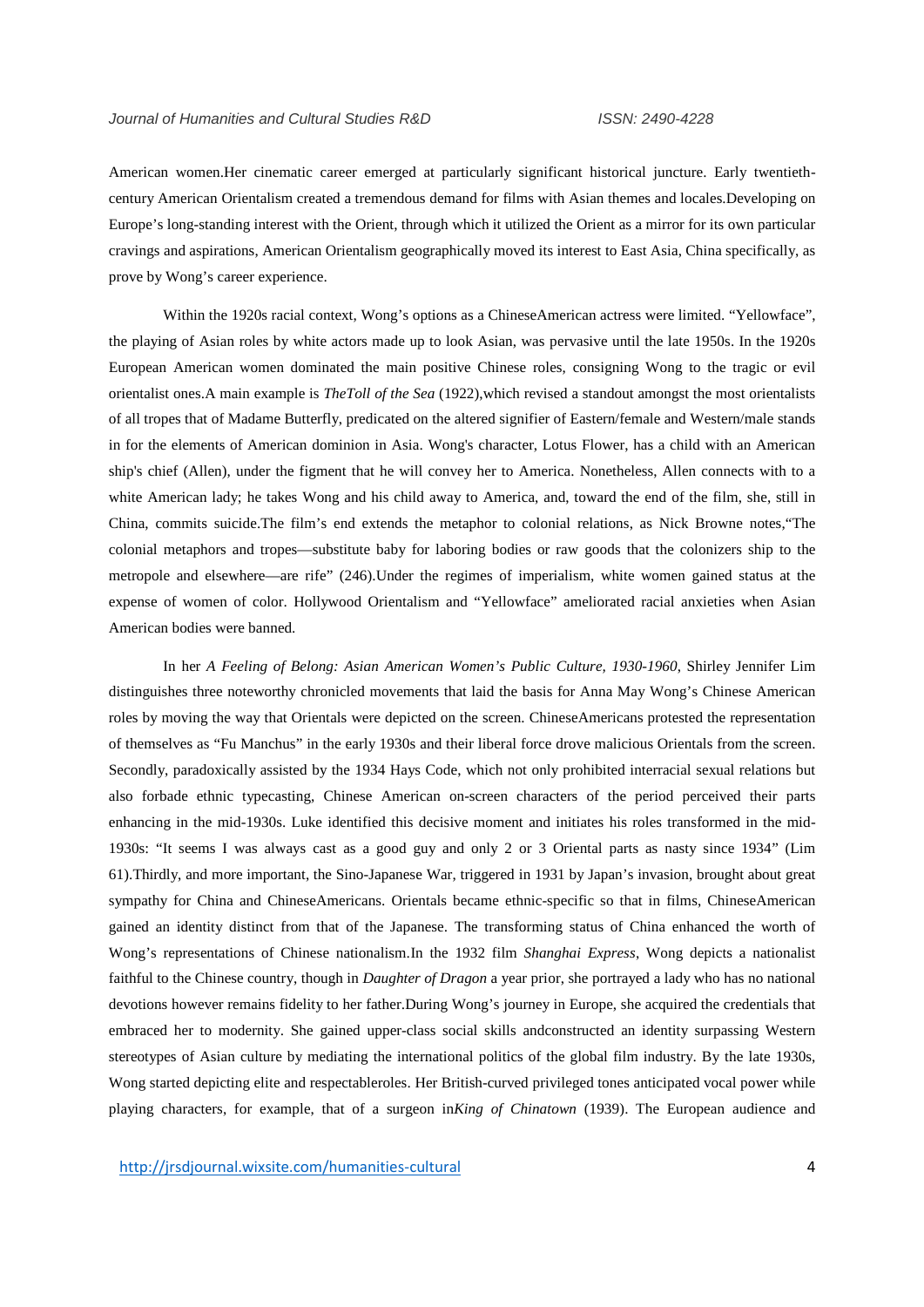Eurocentrism inherent in United States racism, as Karen J. Leong highlighted, should be considered when looking at Wong's interpretation of American modernity because her European-inflected cosmopolitanism influenced American fascination with racialized otherness.

#### **Characteristics of Asian Diasporas**

Film and media studies generally engage with the concept of Orientalism as a theoretical analysis of Eurocentric representation of cultural or ethnic "others."Diaspora, unlike immigration, is a collective experience and a dispersal of the "others". The collectivity maintains its sense of peoplehood through networks of travel, communication, economic exchange, and cultural interaction that crisscross national borders. Such "lateral axes" of affiliation, as James Clifford calls them, offset and pull against the "axis of origin and return"(22) by grounding one's sense of identity in the dispersed community that exists in the present, rather than in the homeland that exists primarily in memory. Diasporic culture expresses the set of ties that connect a diasporic subject to his or her hostland. In contrast to immigrant discourse, with emphasizes assimilation, which stresses separatism, diasporic discourse emphasizes what Clifford indicates a process of "selective accommodation" through which a member of diaspora engages with "the economic, political, social, and cultural life of the host country in which he or she resides" (Klein 30).This complex bond to the hostland pulls against both the ties to the homeland and to the diasporic community, thus orienting diasporic culture along yet a third axis. Christina Klein argues, "The 'here' matters as much as the 'there', and the ability to understand the "other" is as valued as the sense of attachment to an aboriginal 'self'"(30). This process of selective accommodation undermines notions of purity and authenticity, insofar as it always entails cross-cultural dialogueto one degree or another. The entanglement with the host land, as Clifford calls it, makes clear that works of diasporic culture are shaped not only by the experience of loss but also by the opening up of new avenues for creativity, exchange, and self-invention.

Most diaspora scholars concentrate on three key features of diaspora. First, after dispersal, there must be a minimum of two destinations. The word "diaspora" implies a scattering, rather than a transfer from the homeland to a single destination; and shares a root with words like "spread" and "disperse" (Tölölyan 6). Second, there must be some relationship and bond to an actual or imagined homeland that provide foundation from which diasporan identity may develop. In HyeSeung Chung's *Hollywood Asian*, Philip Ahn is defined as a representative who successfully negotiated his Korean diasporic identity in the broad context of American film industry and transnational Korean media. The legacy of Ahn in Korean and Korean American studies often focus on two aspects: he was the first actor of Korean decent to become a Hollywood ethnic actor; and he was the eldest son of celebrated national leader Ch'ang-ho Ahn who led the first wave of Korean immigrants.

Third, self-awareness preserves the group's identity. Kim D. Butler emphasizes that consciously maintained and constructed identity has been pivotal to a diasporan community's survival as a social and cultural unit. Thus, while all diasporas can be "imagined communities" defined by Benedict Anderson, only communities imagined in certain ways are diasporas. Butler and Anderson's accentuation of consciousness directly speaks to Shirley Jennifer Lim's research on Chi Alpha Delta, the oldest Japanese American women's cultural interest sorority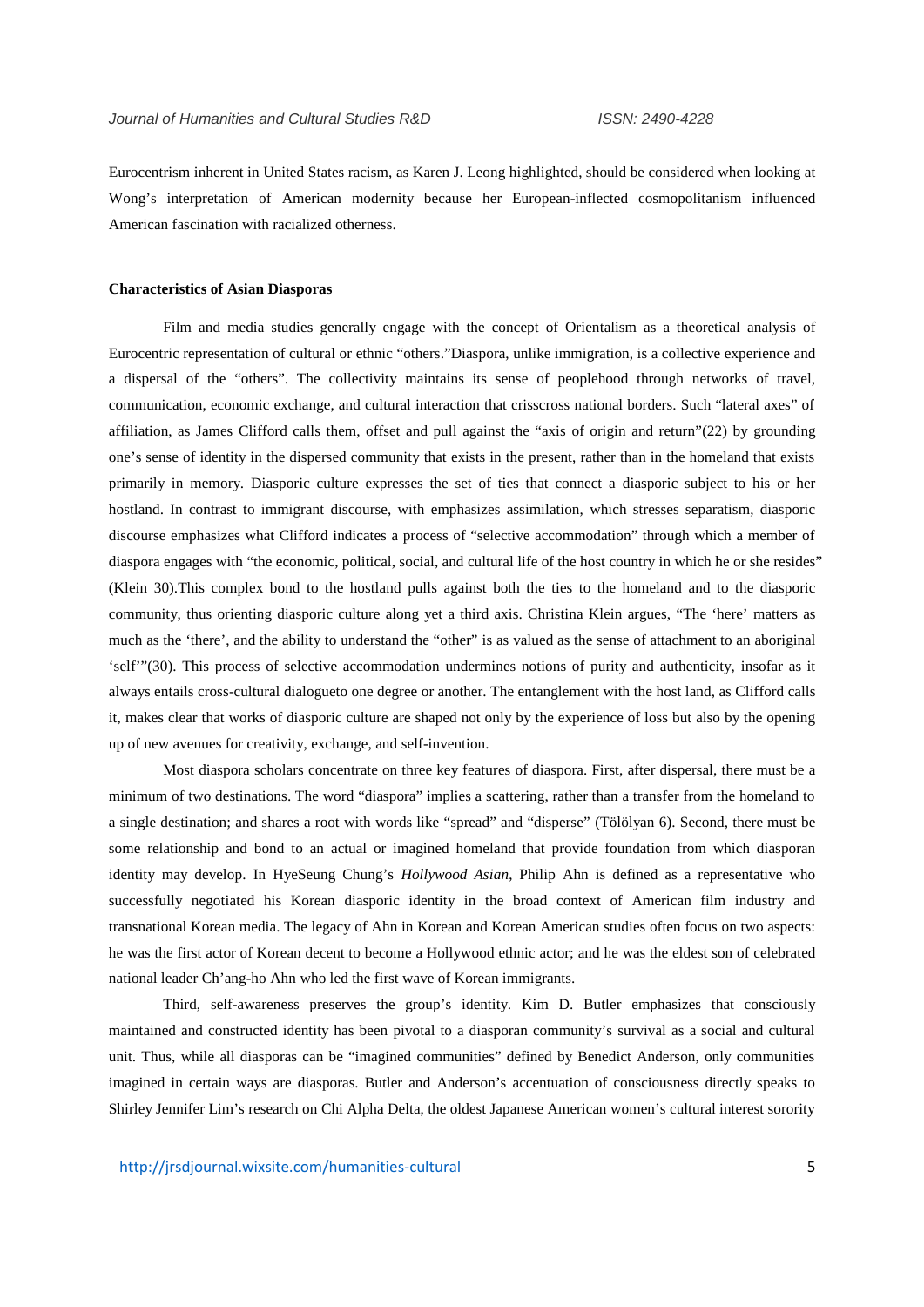founded in Los Angeles during the 1920s. Lim indicates their struggle claiming Americanness by performing modern mainstream culture and demonstrating ethnic pride to those outside the Japanese American community. Members of the sorority mediated their public performances by living like American middle-class women but preserving racial and group identity in order to maintain political mobilization and get emotional support from other Asian American communities.

Members of Chi Alpha Delta adopted hybridity and established a tension between a modern Western imageand a "primitive" or "decadent" Asian identity is associated with Kim D. Butler's interpretation of diasporic identity. He adds a fourth basic feature of diaspora, involving the temporal-historical and social dimension whichechoes Robert G. Lee's emphasis on the dynamics of racial images of Asians in American culture. He points out that nationality is a constantly shifting and contested terrain that "organizes the ideological struggle over hierarchies and inequalities" (6). Once produced in discourses engaging with class, gender and sexuality, the Oriental becomes a participant in the construction and reconstruction of those identities. Philip Ahn'snegotiation between his archetypal screen roles (Japanese villains, Chinese educators, etc) with his off-screen identity as the son of an icon in the pantheon of Korean nationalists mobilizes him as a transnational and cross-ethnic signifier.In *Daughter of Shanghai* (1937), Philip Ahn and Anna May Wong dismantled Oriental stereotypes by playing, respectively, aChinese American FBI agent and a detective who jointly solve a murder case and emerge as a romantic couple in the final scene.As Hollywood realigned its modes of representation with the public consensus of the "yellow peril" in the wake of Pearl Harbor and the subsequent U.S. involvement in World War II, Ahn played many Japanese impersonator characters. American studies scholar Thomas Doherty notes that Ahn"sacrificed ethnic pride to contribute to the war effort as moral-enhancing Japanese villains" (144).

In contrast to Ahn's cross-ethnic Japanese roles, both Charlie Chan and Mr. Wong can be viewed as positive representations of Chinese masculinity as they are given a role as legends yet they are additionally regularly viewed by pundits as the substitution of one generalization for another. Taking after the yellow peril-motivated belittling of the Chinese in American society come up with another generalization "the model minority"—which alluded to foreigners who absorbed into standard society. As Sue Fawn Chung clarifies, with Japan's undeclared war on China all through the 1930s, "the Chinese were seen no more as the oppressors, yet now as the abused, looking for the guide of American" (540-41). This was reflected in movies at the time with the grinning, persevering laborer and other more positive depictions of Chinese characters, including Charlie Chan and Mr. Wong, who fitted all that much into this new origination of the "model minority". Interpreting KeyeLuke's non-stereotyped representationin *Phantom of Chinatown* (1940) reveals the complexities that are embedded in Mr. Wong as a culturally constructed figurein the context of Americanized Orientalism and Chinese diasporic culture.

#### **Keye Luke's Dichotomous Representation in** *Phantom of Chinatown*

*Phantom of Chinatown*(1940) begins with Dr. John Benton's presentation about his archaeological expedition in the Mongolian Desert.During the speech, he drinks from the water bottle on his address table, crumples and passes on. Benton's last words "Eternal Fire"are the main intimation his Chinese American student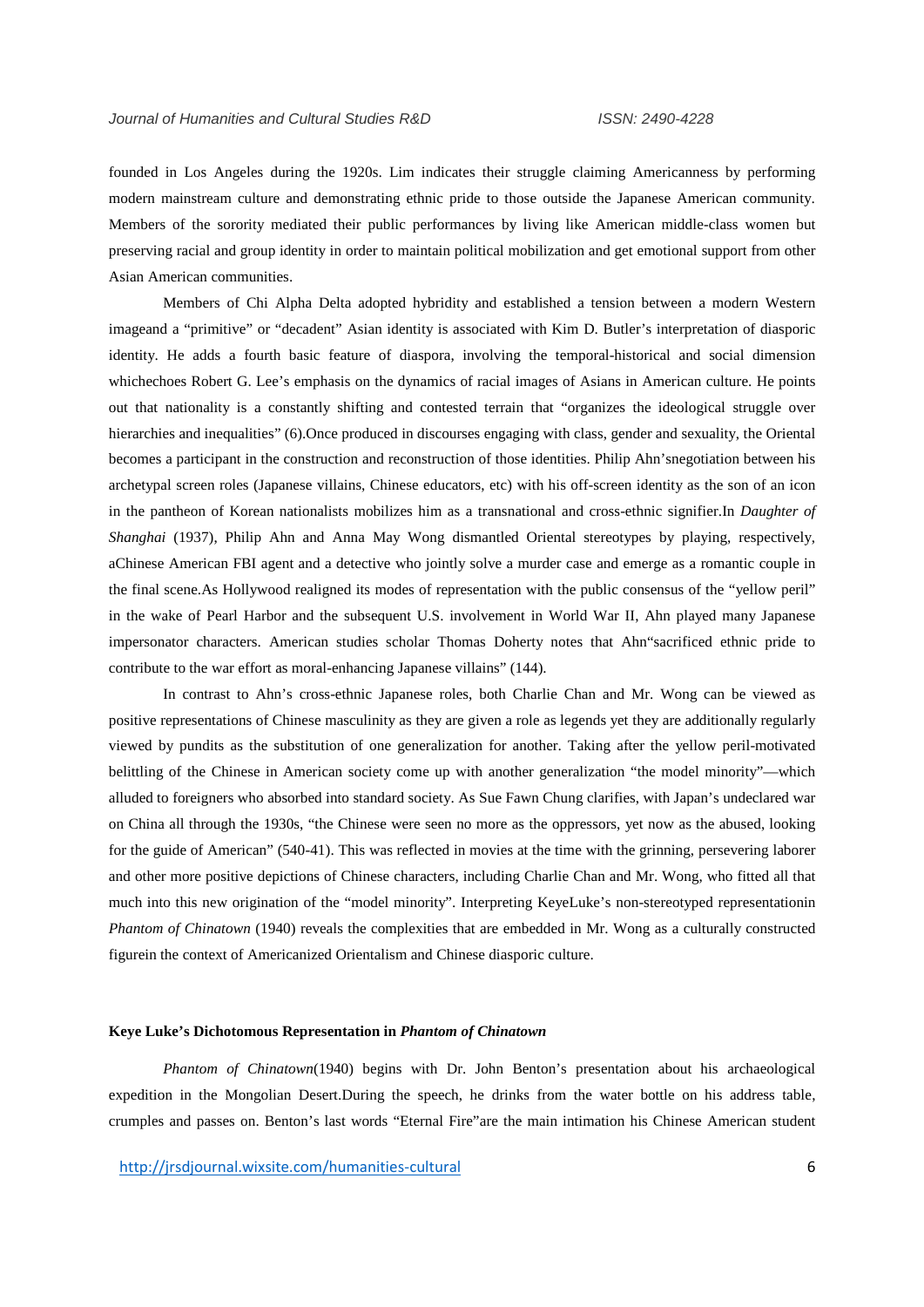Jimmy Wong and Captain Street of the police division need to deal with. Win Lee, Benton's secretary, uncovers the specialist's withering words allude to a parchment which tells the area of rich oil stores. Wong and Street then start the quest for the executioner among Benton's partners. Another individual from the undertaking group, camera man Charles Fraser, is assaulted in his home, and is discovered harmed by Wong and Street. They are both ignorant of that Mason faked his own demise at the tomb, and that he and Benton's steward, Jonas, want to lay their hands on all relics found in the tomb. Further, they trace Jonas' dead body in a box, and it is considered that he has been harmed, then wounded. The two beginner sleuths figure out how to get an article distributed in the paper, saying Jonas is debilitated with yellow fever in a healing center, to draw the executioner there. Wong wears a wire and mimics Mason at the clinic. Mason himself turns up at the hospital, and also Fraser. Later it shows that Fraser murdered Benton and Jonas to keep the mystery of the oil store to him. The first parchment has now been obliterated by Fraser; however there is still a photograph of it cleared out. After Fraser is detained, the photograph is given to the Chinese government with the goal that they can attempt to discover the oil reserve.

The oriental detective has offered a mass of contradictory features that generated a most remarkable and outstanding screen personality. As it has been discussed that the detective has to exhibit an overall behavioral restraint, Luke's facial expression can be broken down into two main characters: inscrutable and impassive expressions in response of extremely emotional situations and even towards threats to detective himself and secondly, deferential and capitulating smile. The impassive expressions of detective's facial cast suggest wither unflappable levelheadedness or cliché in the character to show oriental mystique. The illustration of central dichotomy in this archetype can be provided by a split between traditionally cryptic and heroic identities. The smile, broad and polite with prominently displaying teeth, portrays the detective as amusing, shrewd and amiable. These expressionsmake him appear as capitulate even though we know that his hunches will be pursued by him in the case.

The phenomenon of analyzing his character has raised a question related to behavior when archetype of character becomes the archetype of the race. The split between potential to objected and accepted is apparent in his character of Oriental detective. Though the paradigms of model minority and yellow perils do not exist as polar opposites but instead forms a relationship that moves in either direction. He was steeped into Orientalism but learned the Western culture that challenged the white supremacy and galvanized the superiority of Europe. He has shown to operate the colonial enclaves of Chinatown within the white homeland. The serial of Monogram was signified by casting Boris Karloff, a veteran actor as a main role of James Wong, a Chinese detective. The series was not able to measure up to the predecessors who used to produce costly films, but it offered a leading performance that utilized minimum cues in order to indicate the Oriental detective's interpretations like characteristic costuming including silky black hair, three piece suit and boutonniere and specifically deferential style of acting. Karloff's Mr. Wong was primarily relied on association to previous screen roles, the codified dressing patterns and manner in which he interacts to other characters in the play. The qualities of this Chinese detective tend to be more static and obvious as assisted by the fellow artists including a girl and the police detective. After Karloff, the new low budget film series cast a Chinese-American actor, Luke in order to replace Karloff from the leading role of Chinese detective, Mr. Wong that turned out to be the sixth and last film of the series.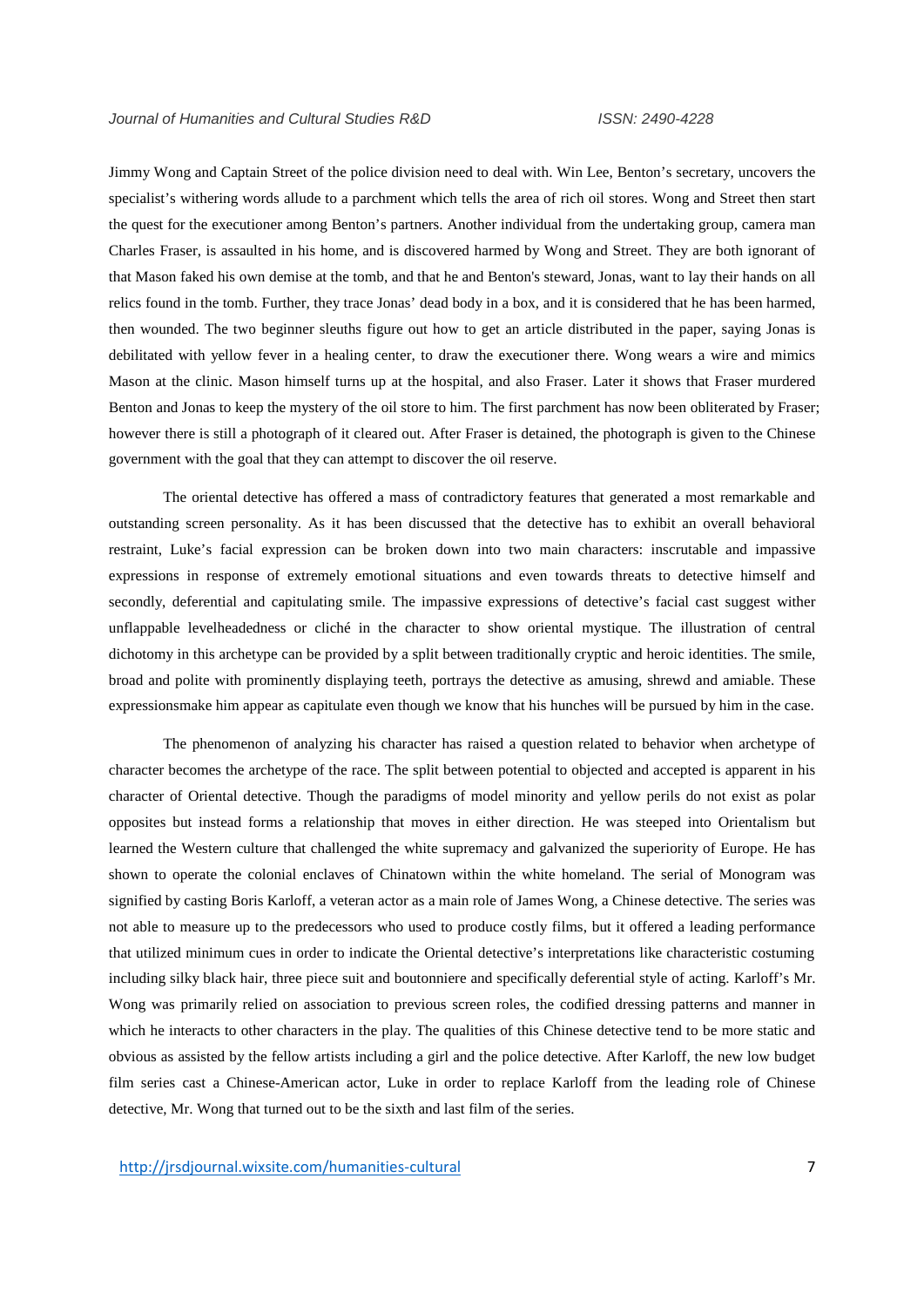The character of Wong has been the most exceptional figure in the history of Western culture. However, in contrast to Oriental detective type, the individual abilities, disposition and attributes are not depicted as a result of specific racial and cultural heritage. In *Phantom of Chinatown*, the detective does not show Oriental professional. However the role, particularly performed by Asian actor, masquerades as Karloff. Several other Oriental detectives and agents have been acknowledged as individual presence. It establishes the Oriental detectives to be the exceptional characters while signifying the anomaly of the figures. He seems to function within the ancestral vacuum. The character of Mr. Wong appears to be at the periphery of social life of Chinese American. It encounters with other Chinese in a professional capacity by utilizing a professional difference always. All other Chinese characters assist him as communal resources in order to aid him in accomplishing his objectives in the case. His household life has notbeen depicted extravagantly yet he has beenemployed to live in America as Asian servant. Mr. Wong has been appeared to be a member of both minorities of Chinese culture as well as more privileged class.

The racial and gendered meanings of representing Asian American men are embedded in the construction of manhood and power of hegemonic masculinity. Hegemonic masculinity, as Raewyn Connell defines, "is the configuration of gender practice which embodies…. the legitimacy of patriarchy, which guarantees the domination of men and the subordination of women" (77).The high-contrast lighting apply in the first half hour of the film to cover part of Mr. Wong's face or body emphasizes Captain Street as the hegemonic masculine figure who overpowers the leading role because ofhis masculinity defines"white, middle class, early middle aged, heterosexual men… that sets the standards for other men, against which other men are measured" (Kimmel 124).Accordingly, representation of Mr. Wong, the Chinese man, is excluded from being a part of Captain Street's group who describes him "some Wong fellow"; although he finds the clue and inspires the police's investigation. This alienation fuels reimagination and re-construction of a homogenous patriarchal identity to protect Asian American's own networks of power. Mr. Wong is aware of Captain Street's suspicionand disrespect after offering hisdeduction in the police station; while Street is completely ignorant of Mr. Wong's vigilance and sends two policemen to follow him and Win Len. "Be careful! You are going to be followed", Mr. Wong remindsLen when she gets into her car and cautiously observes Street from distance while talking. The high-key lighting is transferred to emphasize Mr. Wong's smug smile, leaving a view of Street's shadow, embodies Luke's re-achievement of masculinity and power allowed by the white men's impotence.

The representation of re-masculinization is also portrayed when Mr. Wongand Captain Street try to chase the criminal in Fraser's house. "Well, you are right, they found poison in that glass", Street confirms Mr. Wong's deduction and reluctantly invites him to participate in the investigation.The awkward and contrived smile on Street's face suggests his unwillingness and fear of the "Chinese fellow" gaining his power of voice. Before the camera itself passes under a doorway into another room, it first shows two characters positioned under it. In this first doorway sub-shot, we see the space referenced by Street's off-screen movement, but we do not (the camera does not) enter that space.The camera remains almost motionless (there is a slight pan left as Mr. Wong changes position) as the three talk about the mysterious criminal, but then begins to track backwards, towards frame left, to show the path taken as Street leads Fraser toward frame left, saying "Where's the film of expedition?"Transitions between the rooms in the apartment are marked by characters walking under or positioned under doorways, thresholds to each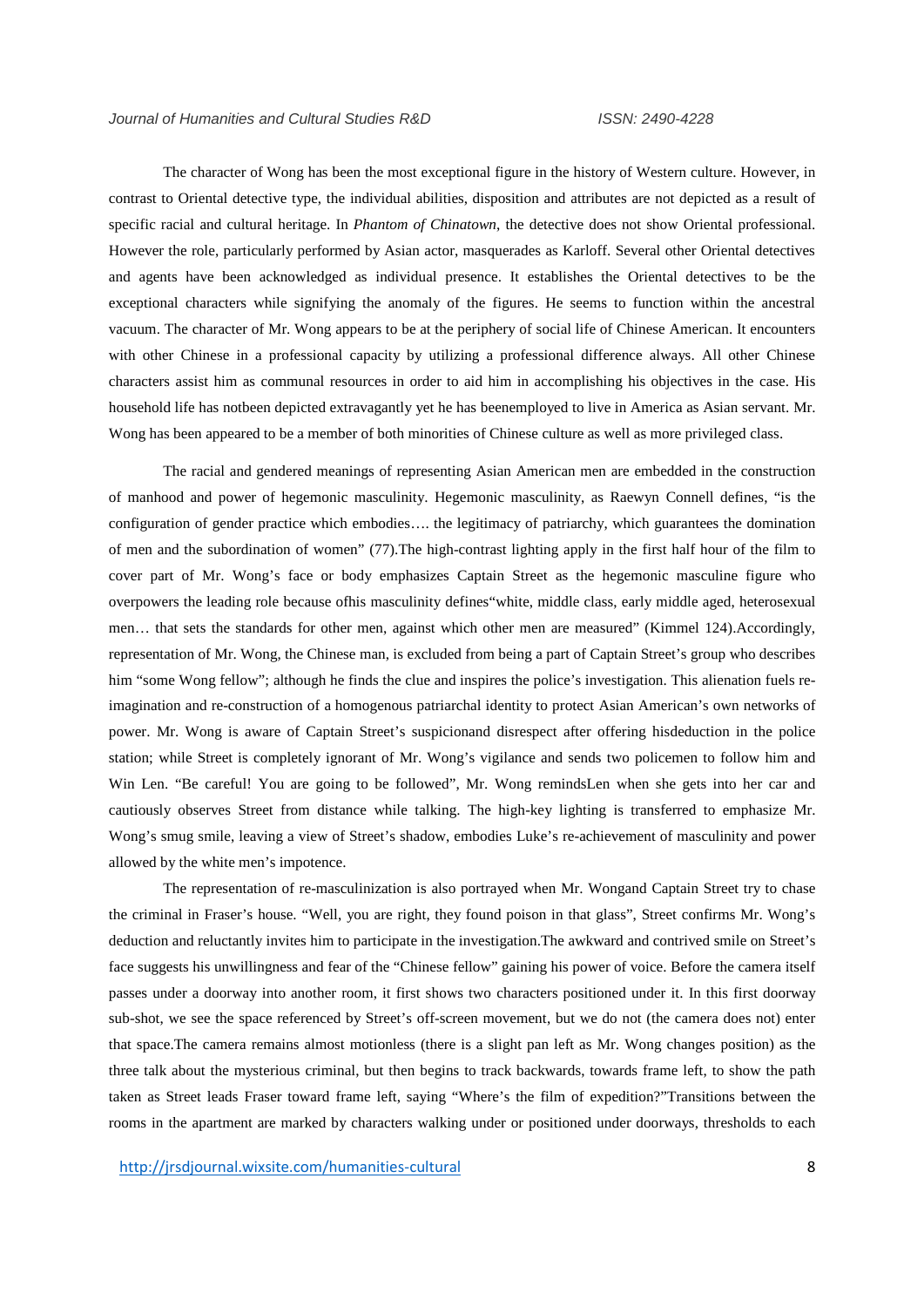room. The constant movements of the camera and the sound of them rattling around the house insinuate the shifting power. This scene manifests Captain Street—the white, hegemonic masculine figure relinquishes his authority.

Luke's character is a notable exception in the pattern of the famous detective. Yet when any scene of quarrel appears in the film, the film is strictly positioned into a comic tone. Though he has performed as thoroughly an Americanized Chinese detective he is depicted as inept for the detective role. He has been portrayed as a curious figure, though as frequently mentioned, does not render to affirm culturally or provide traditional continuity. Additionally, in all the depictions, Mr. Wong seems to be a supporting character rather than a leading one. However, most complete performativity depiction in the film has been shown by the character safely embodied by the British actor, played by Street. As a whole, the friends, family, and communal contacts for the Oriental detective have been omitted or codified. The role of Lukedepicts the Oriental detective as radically associated with the cultural community and rituals. These activities have not only been crucially holding the detective's character in isolation from the culture as solitary activities but also the repetition and selection of activities that reveal the attributable pattern of stereotypes in Western culture for the Chinese population.

Observations, tenacity and resourcefulness are the qualities of the oriental detective that have been characteristically embodied in the non-Western cultural and racial heritage. They have been presented in particularly in cultural ways of perception and state of mind. Western officials lack these characteristics when they requestMr. Wong's help in solving the case. Therefore, his capabilities are placed within the limits of specialized knowledge. Oriental detectives should be prevented from direct competition with his colleagues that are of Western origin, through setting apart certain racial attributes. Luke, as an oriental detective, is very slow, closely observant, methodical and a receptor in contrast to the whitepolicemen who are inclined to show impatience with hastiness and quickness for drawing early conclusions. The archetype is able to act more as a marvel and less as a superior competitor in terms of his Western counterparts as he is armed with his specific traits of culture.

Mr. Wong's extraordinary abilities as an oriental detective that distinguishes him from his counterparts of Western counterparts ultimately result in demonstrative admiration and respect from the other characters in the movie. Instead of antagonistic conflicts, the detective's explicit resistance is more frequently expressed as mockery. He also continuously faces the bemused reactions of the other main characters when proposing a course of action to solve the case. Atfirst glimpse, the amusing trivialization of Mr. Wong's knowledge of and abilities may have been used to substantially temper the reactionsto such remarks. Indeed, the detective's indulgence of the offensive would appear deliberately absurd. It is particularly important to consider why such character is indispensable within these narratives, as these characters articulate prevalent stereotypic beliefs through their arguable and careless attitudes. Mr. Wong has provided both a mouthpiece for the biases as well as ways to refute them through his acting. In portraying a more heroic Oriental archetype, he has provided a delicate balancing act between the comic buffoon and a routine including such perspectives.

Luke's character expresses formality through courtesy and politeness towards the others. In this manner, Mr. Wong is alleged to exhibit an unusual but pleasantly nostalgic demeanor, as if his courtesy is somehow disseminated in the hustle and bustle of social interactions in America society. The Oriental detective archetype is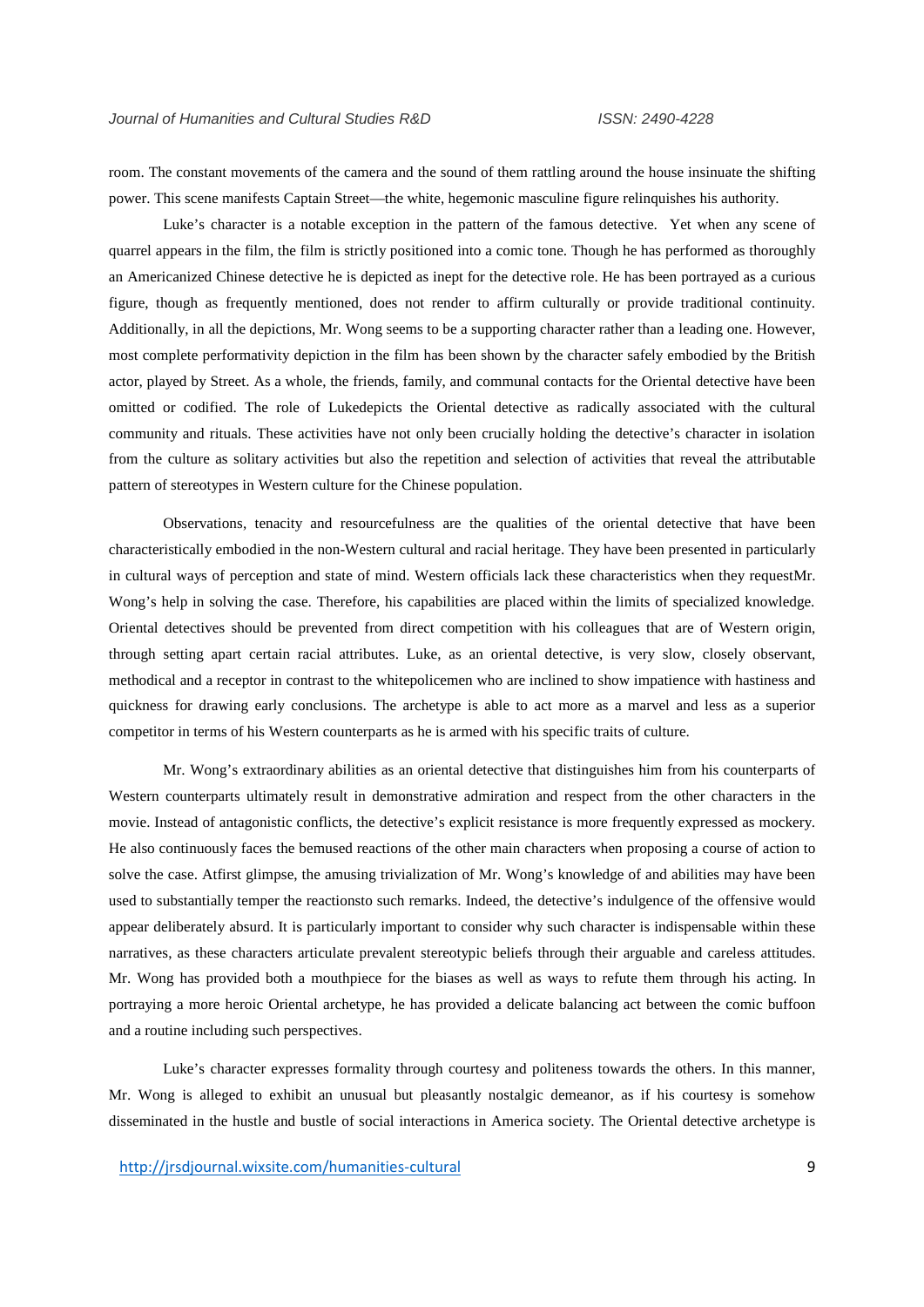characterized as respectful and courtly within social interactions and reliably courteous to the characters around him. The character is portrayed as distressed due to a murder mystery, as demonstrated by the frustration of the police captain, who seems baffled by the witnesses'emotional turmoil, as displayed through their raised voices and sometimes hysterical conduct. Mr. Wong's emotions are subdued and restrained, even in the presence of physical threats and emotional investment. Thecivility, formality, and restraint clearly evident in Luke's character provideessential components for his social contacts with other white characters. In order to view the detective as positive, these attributes must be interpreted with different meanings, and these characteristics allowhim to force his actions and emotions with fewer of the characters around him.

All of the previous detective series include romanticsubplots between two Caucasian characters, but generally the Oriental detectives arenot involved with the opposite sex, including Mr. Wong in this film. He has this characteristic in common with the character of Charlie Chan, in that the detective is rarely found alone with female characters. This approach indicates a random approach towardsOrientalizing the character, as if the reliability of using an ethnically Chinese actor has no applicability to an Oriental enactment,which can potentially draw attention to the degree of pretense required to establish the detective's portrayal. In this example, we have a genuine actor of Asian origin being signified as a pretender to a thoroughly impersonated enactment by Luke. For example, when Captain Street finds it difficult to interrogate a Chinese laundryman who is arrested for hiding the suspects, Luke has a brief discussion in Chinese with him in a threatening tone and passes information to Street. The laundryman seems to ignore Luke's threat and feels less nervous to tell the truth after his approach. At this point, the plot is a narrative to satisfaction, yet an Asian actor—the Oriental comes face to face with the Hollywood adjusted ego.

The change of name from "James" to "Jimmy" in *Phantom of Chinatown* conveys that the director was aiming to make Luke's character more easy-going and American in personality. Unlike Mr. Wong in the previous movies, who is a foreigner in the country and assisted by the countrymen to solve the crime, Jimmy openly announces a claim to his American identity. As an example, when it is revealed that the Scroll of Eternal Fire locates the precise position of a major oil accumulation somewhere in China, Jimmy describes the difficulties of his Chinese American personality to Win Len alongside Captain Street, in a manner that Karloff's Wong never does, when Jimmy expressed that his sympathies naturally lie with his heritage but in the end he is an American; hence, he could not allow either country to suffer from the risks of the secret. The declaration is the standpoint in qualifying Jimmy Wong as a detective whose identity is as an Asian American, instead of being a yellow-face, Oriental gumshoe.Unlike Karloff's portrayal, Luke is comfortable trading mockery with Captain Street, who is played by the same actor in both the versions. Although Karloff establishes himself as being called Mr. Wong, Luke is introduced as James Lee Wong and is always called by the name "Jimmy."Luke's portrayal of "Jimmy" speaks to his depiction of the "Number One Son" in the Charlie Chan films. In terms of Chinese Confucian traditions, the eldest son in the family takes responsibilities and plays the roleof the father. Jimmy is the first person Dr. Benton's daughter approaches for help. She introduces Jimmy as "my father's student and our close friend", holds his hand and cries desperately until Jimmy comforts and promises her to solve the crime. It is interesting to address that Luke breaks downthe stereotypical Asian man as the predator of white women throughportrayal of a traditionalChinese brother.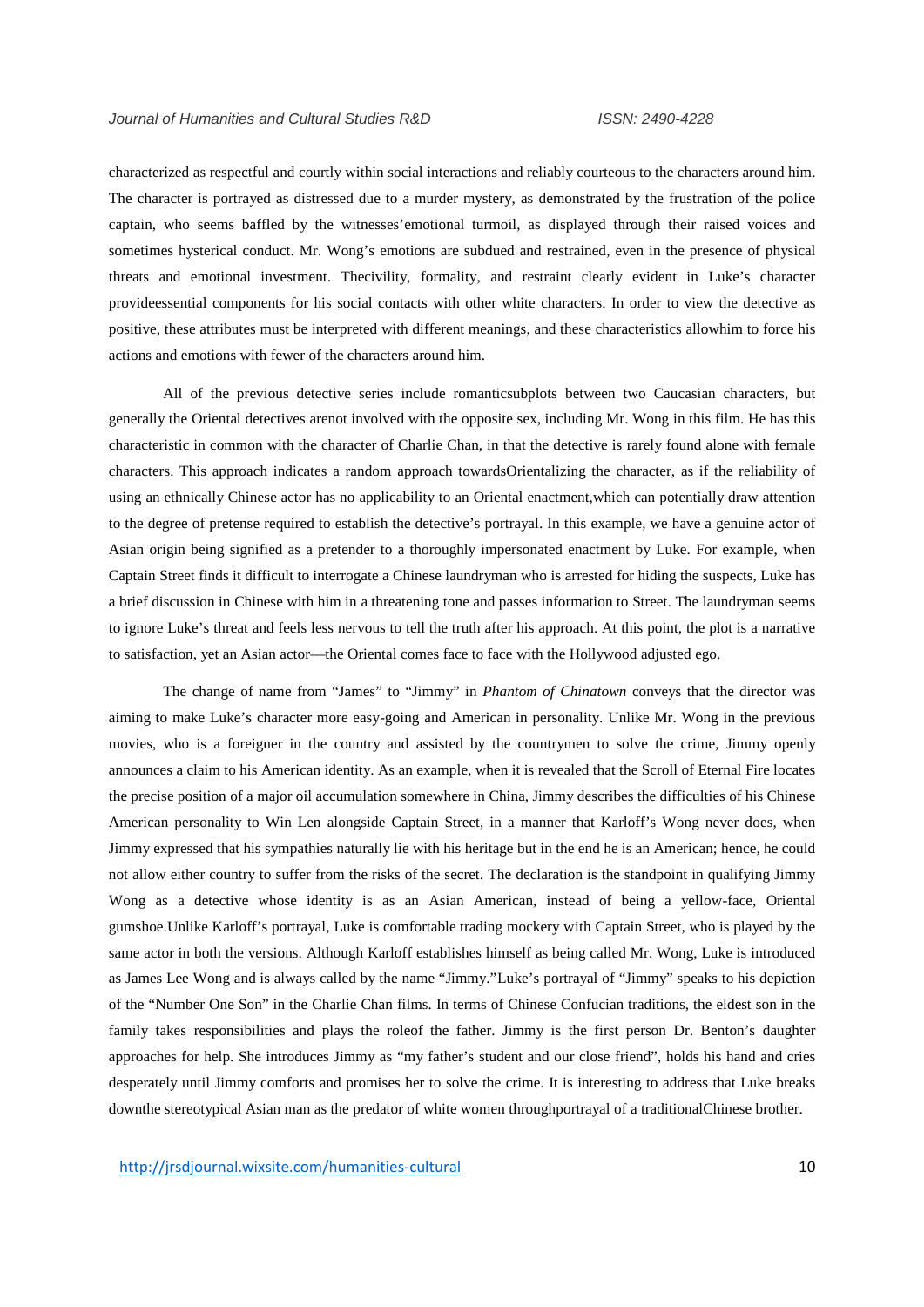With its elusively menacing hints, the name *Phantom of Chinatown* is intended to invoke a wide variety of Orientalist images. Chinatowns have been associated with corruption and immorality for a long time in widespread American culture. Jimmy Wong, as portrayed by Luke, has an agenda, unlike his predecessor. Throughout the film, his character is surrounded by ambiguities, especially relating to his motives, allegiances, and even his means of employment—mysteries that the film will gradually reveal but not fully expose as the narrative unfolds. He mimics the characteristics of the hard-boiled detectives of his era, who stood somewhere on the borderline between felons and cops. He is also not very cooperative towards his white structures that question him. Upon Captain Street asking him what he does for a living, Mr. Wong replies with "research" and maintains the mystery throughout the film, playing close to the vest. Luke's character is also somewhat mischievous towards his white police structure. Luke's character not only shakes off a policeman who is following him at one point but also aids Win Len, a prime suspect, in escaping from police surveillance. Luke's character challenges his white companions at all points, unlike his predecessors. The character's effective challenge to white power serves as but one illustration of the film's attempt at cultural clarification.

Luke's portrayal of Mr. Wong seems to be prepared to burst out of the stereotypes that the audiences have previously been accustomed to. He is not assimilated by a comic character; however, his expressions somehow give a comic sense to his character. His language is plain and contains no humor, but his behavior is rather ambiguous and does not give insight into his character's motives. He has no particular accent to emphasize his descent, but his appearance is there to represent his heritage. He is Chinese by origin and American by identity. He is the hero—the clever, sharp, and handsome protagonist of the film. It is also imperative that he gets the heroine of the film, Lotus Long, in the end. In the midst of two facets of the old fashions of China and modernized America, he has also transformed himself between the changing generations of pigeonholes. One such instance is when he picks up the telephone and talks to an elder from China, who is a characteristic headman wearing silk robes with a white Fu Manchu. He talks in aphorisms and with admiration toward Mr. Wong. Apparently, the Chinese man is involved in a network named "Friends of China" that has crucial information. This is all quite general, but then he hangs up on the Chinese man and goes on to lead Captain Street in his search for the killer.

However, the movie contains certain stereotypes while dismissing the others. Both of the Mr. Wongs' portrayals have appointed a coolie houseboy, strengthening their comparative position. This establishes that, if Chinese men are to become equal to the White males, they must keep houseboys of Chinese origin to declare their status within society. The original figure of Mr. Wong possesses distinguishable and distinctive styles of speech, with a thick accent. This feature has also helped in classifying the character as part of non-Western culture, which provides the character with a distinctive trait leading to the ridicule and mockery of these characters. However, Mr. Wong's accent in the film series seems to be derived from any other non-Western source, rather than the character who portrays this—Boris Karloff. In one scene, Luke's portrayal of Mr. Wong addresses his houseboy as "Fooey," to which the boy protests that his name is "Fu." Wong disregards the notion and tells him that his name is "Fooey" in America, while teasing and correcting his Chinese accent: "Calm down, Fooey, and speak English!"

Language and voice are frequently adopted as the markers of power and American-born status in literature and media.Demonstrating the significance of accent to claiming modernity, the contrast in speaking voices was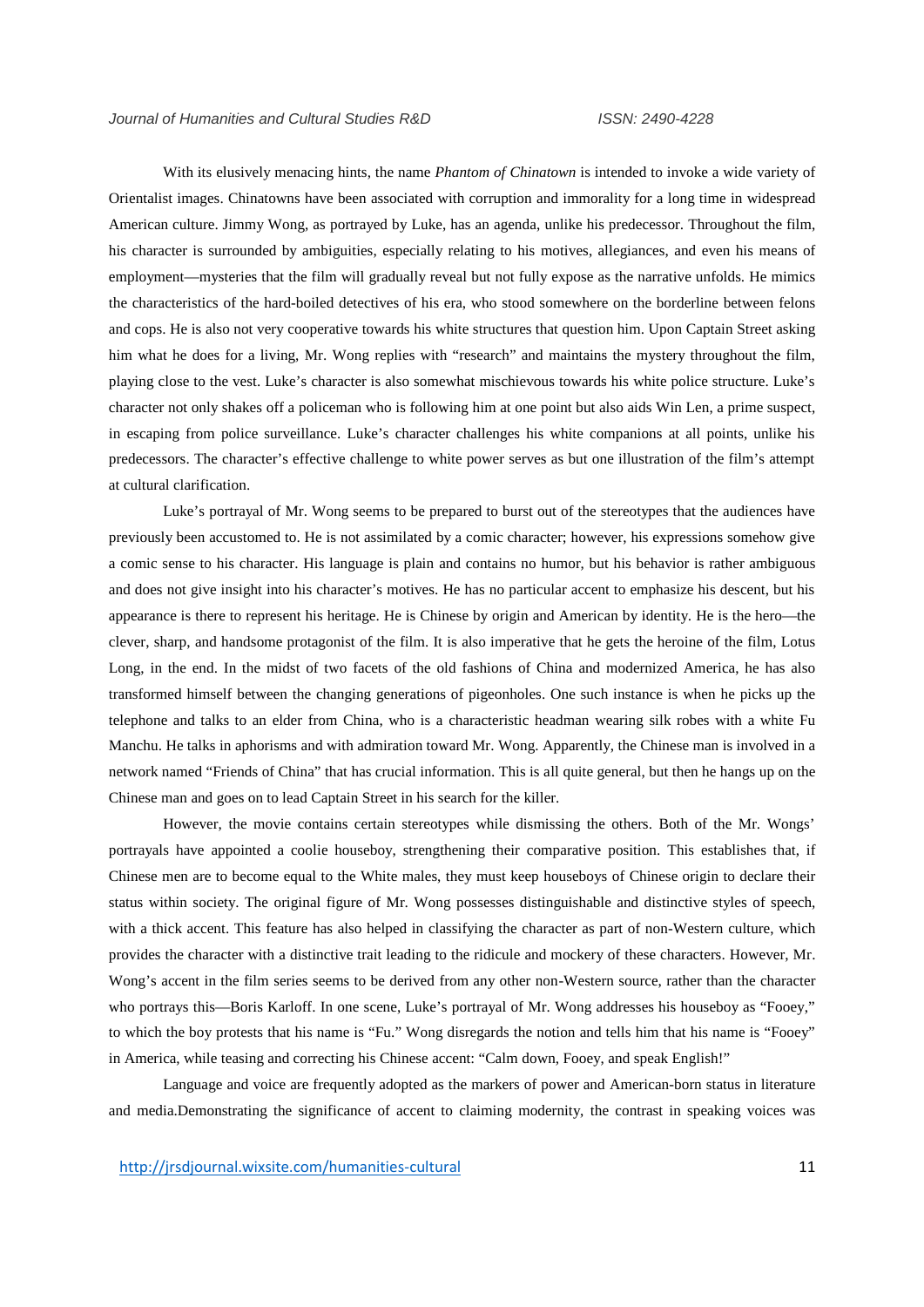apparent in *Daughter of the Dragon* (1931) that starred Anna May Wong and Sessue Hayakawa, a Japanese actor whose career reached a peak during the 1920s. Wong's clear and expressive diction rendered all her lines intelligible, whereas Hayakawa's thick accent made him difficult to comprehend. In the talking era, Hayakawa's voice overshadowed the memorable facial gestures that served him so well in the silent era. Additionally, in all the conversational sequences in the film *King of Chinatown* (1939), Bob Lee (Philip Ahn) and Mary Ling (Wong) speak polished, educated, American English, and Mr. Ling, the traditional Chinese physician herbalist, speaks grammatical English with a slight Mandarin intonation. Wong's deployment of educated American English with British undertones, cultivated during her journey in London, complicates Renee Tajima's assertion that "Asian women in American cinema are interchangeable in appearance and name, and are joined together by the common language of non-language—that is, uninterpretable chattering, pidgin English, giggling, or silence" (309).Through their voice, dress, and actions, both Wong and Ahn show distinct characteristics that are upper class and American. Their class position is reinforced by comparisons with others in the movie.

Afterwards, when the houseboy has captured the intruder, Luke applauds him and, then at that very moment, instructs him to make them tea, proclaiming his status. This exhibits how the Chinese hero with the same roots as the houseboy is inclined towards disrespecting him, just as much as White people would. Luke's portrayal seems like that of a middleman, rather than being the main hero. He often seems led by other characters and is often shown following other people around. At first, he seems skeptical of all other characters and it is impossible to guess where his allegiances lie. Not much is known about his character initially; hence, the audience feels as though his motives could be tainted, as he repeatedly mocks Captain Street. He is just a student in this movie, which shows how he has developed from Jimmy into becoming Mr. Wong. Jimmy was a young and enthusiastic lad who does not confine himself to finding the killer but also gets into a physical altercation with him. He seems quite comfortable with being doubted by Captain Street. This may be representative of the fact that his ethnicity had often put him in similar positions before.

Mr. Wong is well-aware of the racial expectations of his fellow Whites, but he explains to them that although his country of origin is China, he could not possibly allow anything bad to happen to America because that is where he truly belongs. When finds out Len is involved in this case, Mr. Wong forces her to tell the truth, "You'd better tell us what you know; naturally my sympathy is following my heritage, but after all, I am American."He declares that he considers his American identity over his own. This is also exhibited in his action of showing disrespect towards his fellow Chinese. He behaves like an American in body and soul.Unlike his predecessor, Mr. Wong seems quite impressed with Len and pursues her by helping her, although he never expresses his feelings to her. They are bought together with the help of Captain Street, which could depict how Luke's character is not a classical hero but a hard-boiled detective who has extensive exposure to the harsh realities of life andtries to find a balance between his Chinese heritage and American citizenship to advance himself.

#### **Conclusion**

The duality of Chinese and American identities is portrayed efficiently in *Phantom of Chinatown* as Luke's Mr. Wong is unwavering to the fact that he is indeed American citizen regardless of his Chinese heritage. Unlike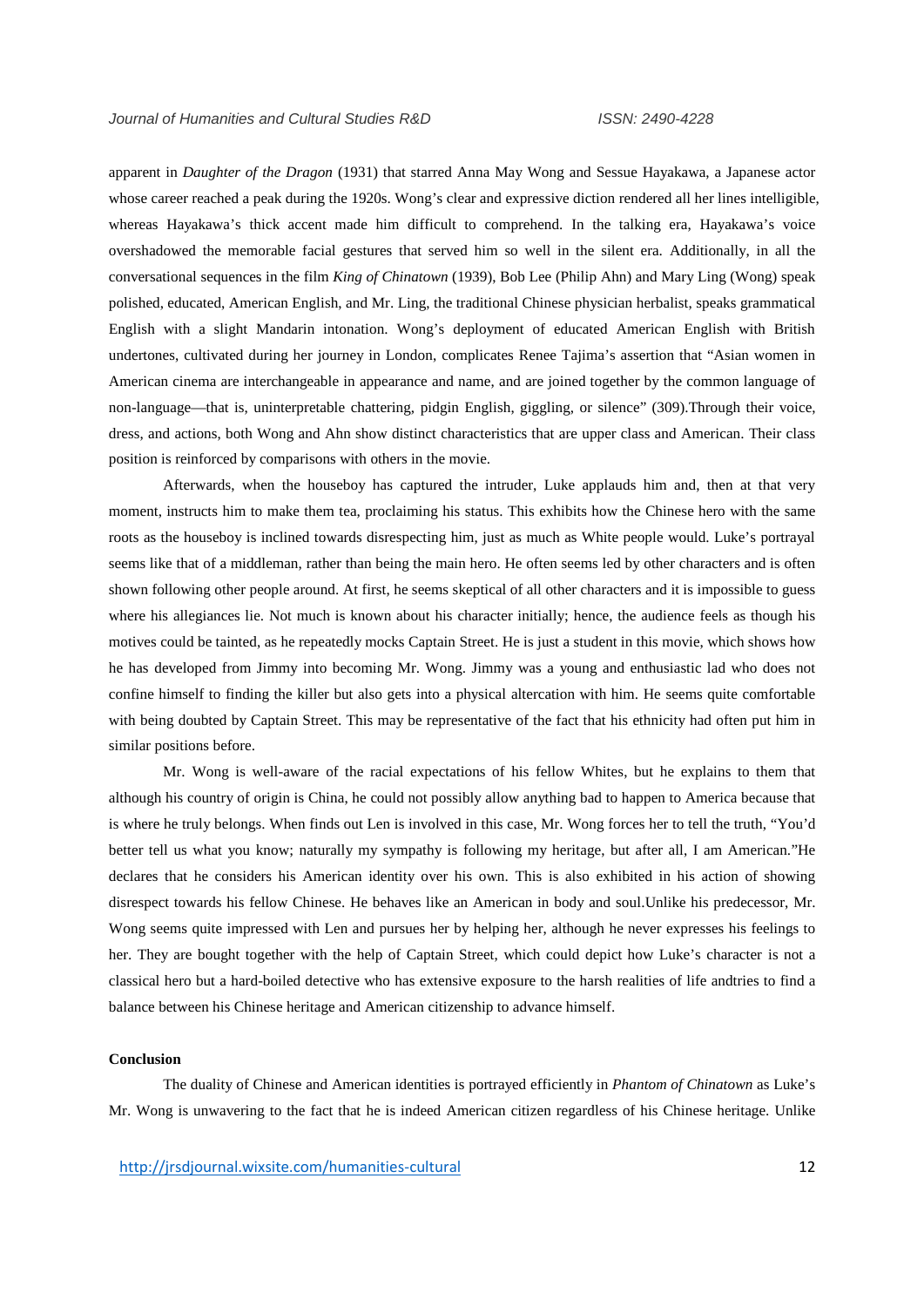Anna May Wong who deploys hybridity, which is the integration of Asian and Western cultural traits, Luke distinguishes the binary between the modernized (America) and the primitive (China). It is crucial to recognize a stereotype as "an exaggerated form of representation and the burden of dismantling stereotypes rests with those who perpetuate them" (Chan 68). Luke's indirect experience of China—simultaneous intimacy with and alienation from China infuses hisnon-stereotypical and dichotomous representations of Chinese diasporic culture and American modernity.

### **Works Cited**

Anderson, Benedict. *Imagined Communities: Reflections on the Origin and Spread of Nationalism*. London: Verso, 1991. Print.

- Brown, Nick. "The Undoing of the Other Woman: Madame Butterfly in the Discourse of American Orientalism." *The Birth of Whiteness: Race and the Emergence of U.S. Cinema*. Ed. Daniel Bernardi. New Jersey: Rutgers UP, 1996. 227-256. Print.
- Butler, Kim D. "Defining Diaspora, Refining a Discourse." *Diaspora: A Journal of Transnational Studies*. 10.2 (2001): 189-219. Print.
- Chan, Jachinson. *Chinese American Masculinities: From Fu Manchu to Bruce Lee*. New York: Routledge, 2001. Print.
- Chin, Frank. *Bulletproof Buddhists and Other Essays*. Honolulu: Hawaii UP, 1998. Print.
- Chung, Sue Fawn. "From Fu Manchu, Evil Genius, to James Lee Wong, Popular Hero: A Study of the Chinese- American in Popular Periodical Fiction from 1920 to 1940." *Journal of Popular Culture*. 10.3 (1976): 534- 547.Print.
- Chung, HyeSeung. *Hollywood Asian: Philip Ahn and the Politics of Cross-Ethnic Performance*, Philadelphia: Temple UP, 2006. Print.
- Chung, Sue Fawn. "From Fu Manchu, Evil Genius, to James Lee Wong, Popular Hero: A Study of the Chinese- American in Popular Periodical Fiction from 1920 to 1940." *Journal of Popular Culture*. 10.3 (1976): 534- 547. Print.

Clifford, James. "Diasporas." *Cultural Anthropology*. 9.3 (1994): 302-338. Print.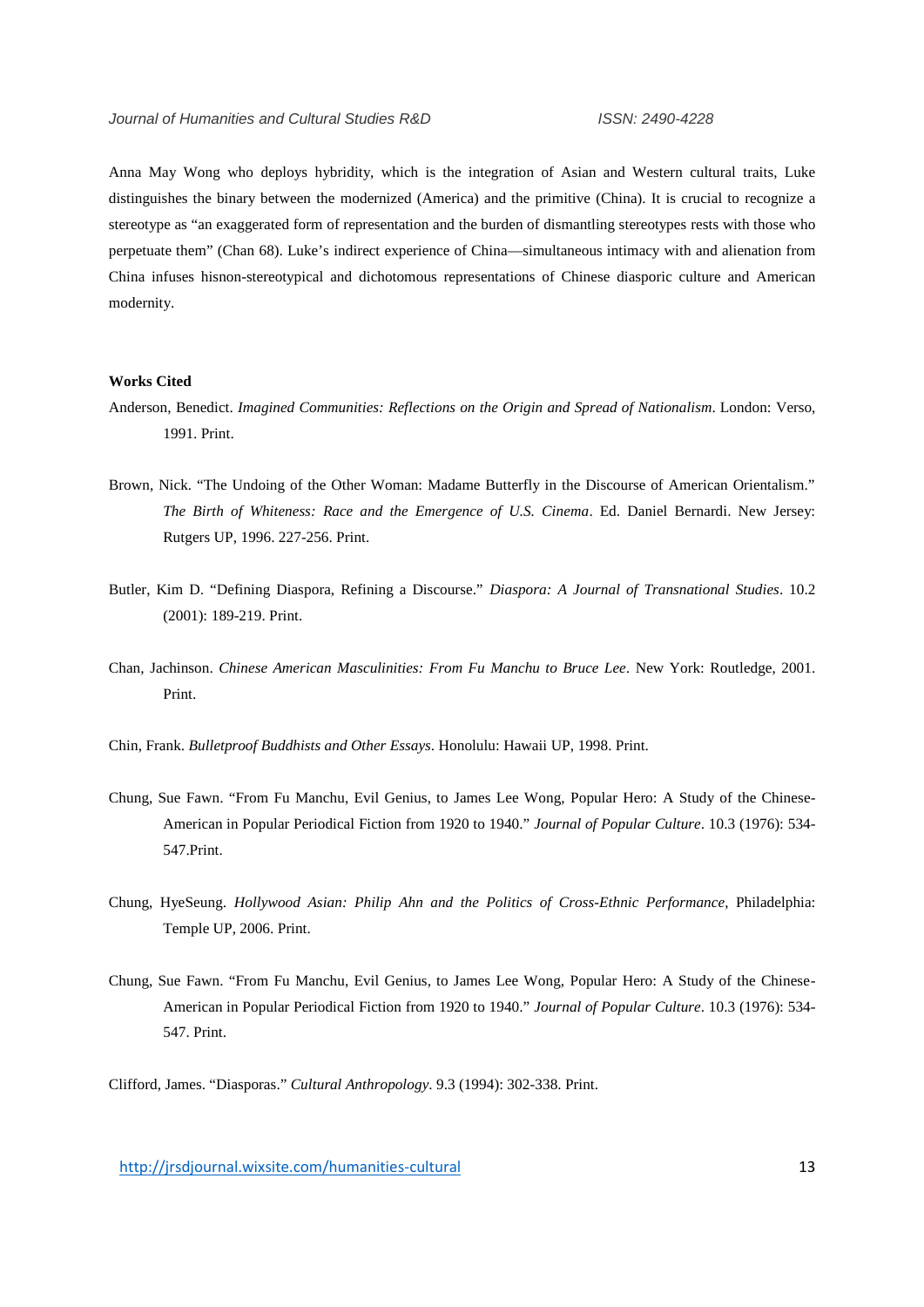Connell, R. W. *Masculinities*. California: U of California, 1995. Print.

*Daughter of Shanghai*. Dir. Robert Florey. Perf. Anna May Wong and Philip Ahn. Paramount Pictures, 1937. Film.

Denzin, Norman K. *The Cinematic Society: The Voyeur's Gaze*. London: SAGE, 1995. Print.

- Doherty, Thomas. *Projections of War: Hollywood, American Culture, and World War II*. New York: Columbia UP, 1993. Print.
- Kimmel, Michael. "Masculinity as Homophobia: Fear Shame, and Silence in the Construction of Gender Identity." *Theorizing Masculinities*. Eds. Harry Brod and Michael Kaufman. Thousand Oaks, CA: SAGE. 213-231. 1994. Print.

*King of Chinatown*. Dir. Nick Grinde. Perf. Anna May Wong and Philip Ahn. Paramount Pictures, 1939. Film.

- Klein, Christina. "Crouching Tiger, Hidden Dragon: A Diasporic Reading." *Cinema Journal*. 43.4 (2004): 18-42. Print.
- Lee, Robert G. *Orientals: Asian Americans in Popular Culture*. Philadelphia: Temple UP, 1999. Print.
- Leong, Karen J. *The China Mystique: Pearl S. Buck, Anna May Wong, Mayling Soong, and the Transformation of American Orientalism*. Berkeley, CA: U of California, 2005. Print.
- Lim, Shirley Jennifer. *A Feeling of Belonging: Asian American Women's Public Culture, 1930—1960*. New York: New York UP, 2006. Print.

*Phantom of Chinatown*. Dir. Phil Rosen. Perf. Keye Luke. Monogram Pictures, 1940. Film.

Rohmer, Sax. *The Mystery of Dr. Fu-Manchu*. London: Methuen, 1913. Print.

- ---. *The Return of Dr. Fu Manchu*. New York: Pyramid Books, 1916. Print.
- ---. *Fire Tongue*. New York: A. L. Burt, 1922. Print.
- Said, Edward. *Orientalism*.Harmondsworth: Penguin, 2003. Print.